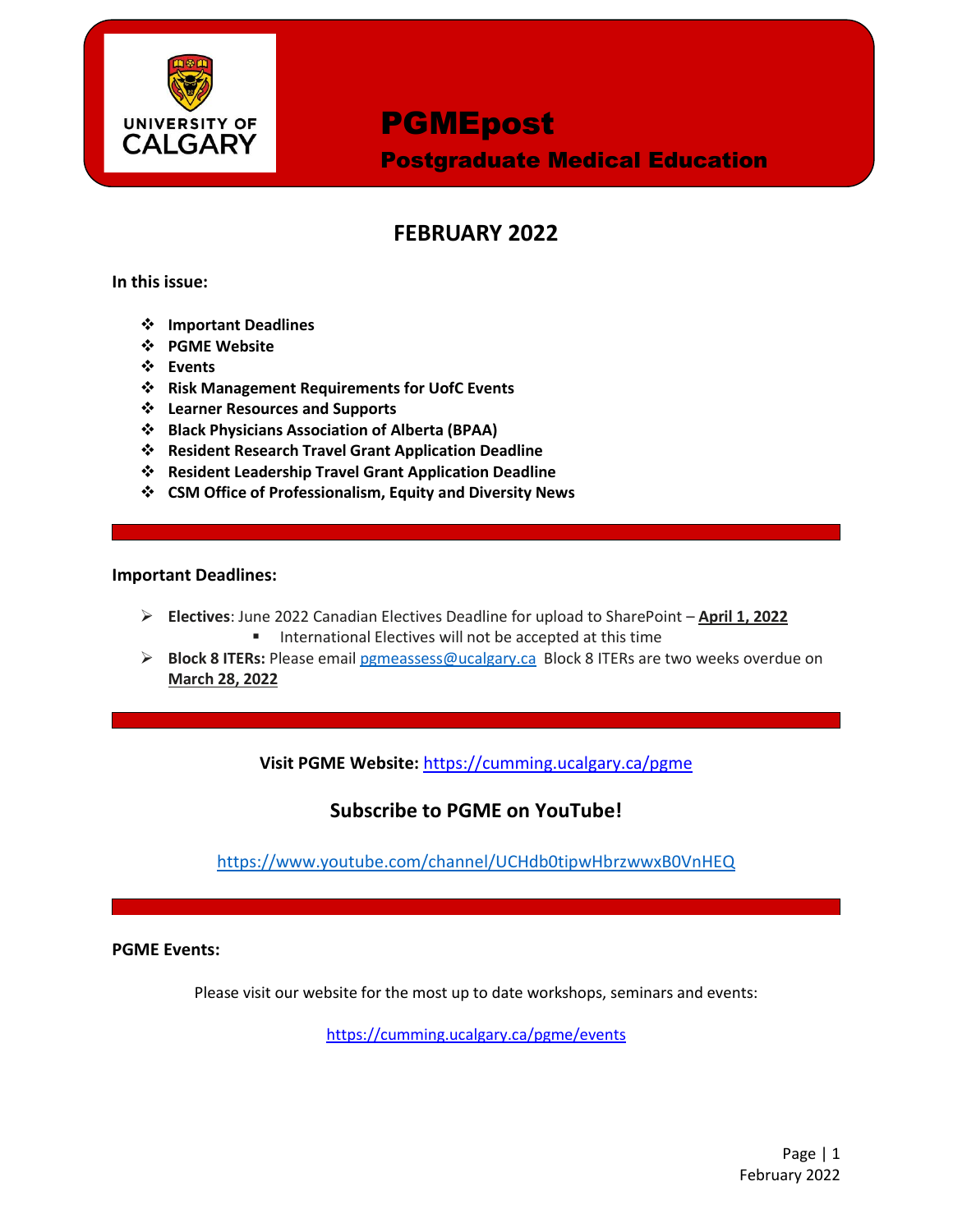PGME resident educational events and workshops are still being offered. Please continue to register for events you are interested in attending. Workshops are currently only being offered virtually. We will continue to provide updates on this status.

**Contact:** [pgmeworkshops@ucalgary.ca](mailto:pgmeworkshops@ucalgary.ca)

#### **March Highlights (follow website link above for further details and to register):**

 Career Management: The Next Steps In Your Career – March 17 *– lots of space available! Registration closes soon.*

#### **Risk Management Requirements for UofC Events:**

As Covid-19 related requirements change on a regular basis, please ensure that you review the guidelines set by UofC Risk Management for UofC Events.

<https://www.ucalgary.ca/risk/risk-management-insurance/events/covid-19-event-requirements>

#### **Learner Resources and Supports:**

Myth Busters

**Myth #1**: There is no help available for residents unless they fail a rotation or are on Remediation.

Fact: We offer supports to help your resident succeed.

- If you are worried about a resident in your program
- If you have had colleagues approach you with concerns about a resident's performance,
- If a resident in your program has received borderline scores or concerning comments on evaluations
- **If a resident has self-identified as struggling and looking for supports,**

Contact Aleksandra Mineyko, Director of Learner Resources [\(amineyko@ucalgary.ca\)](mailto:amineyko@ucalgary.ca) and Nancy Dunlop, Education and Learning Resource Specialist [\(ndunlop@ucalgary.ca\)](mailto:ndunlop@ucalgary.ca) or set up a meeting through Crystal Boisselle [\(crystal.boiselle@ucalgary.ca\)](mailto:crystal.boiselle@ucalgary.ca).

The PGME website includes information and resources for Program Directors and Faculty on residents in academic difficulty.

[PGME | Faculty and Staff | Resources | Support Learners in Difficulty | Cumming School of Medicine |](https://cumming.ucalgary.ca/pgme/faculty-and-staff/faculty-and-staff-resources/supportlearnersindifficulty)  [University of Calgary \(ucalgary.ca\)](https://cumming.ucalgary.ca/pgme/faculty-and-staff/faculty-and-staff-resources/supportlearnersindifficulty)

Please remember to contribute by sending suggestions and resources to [pdassist@ucalgary.ca](mailto:pdassist@ucalgary.ca)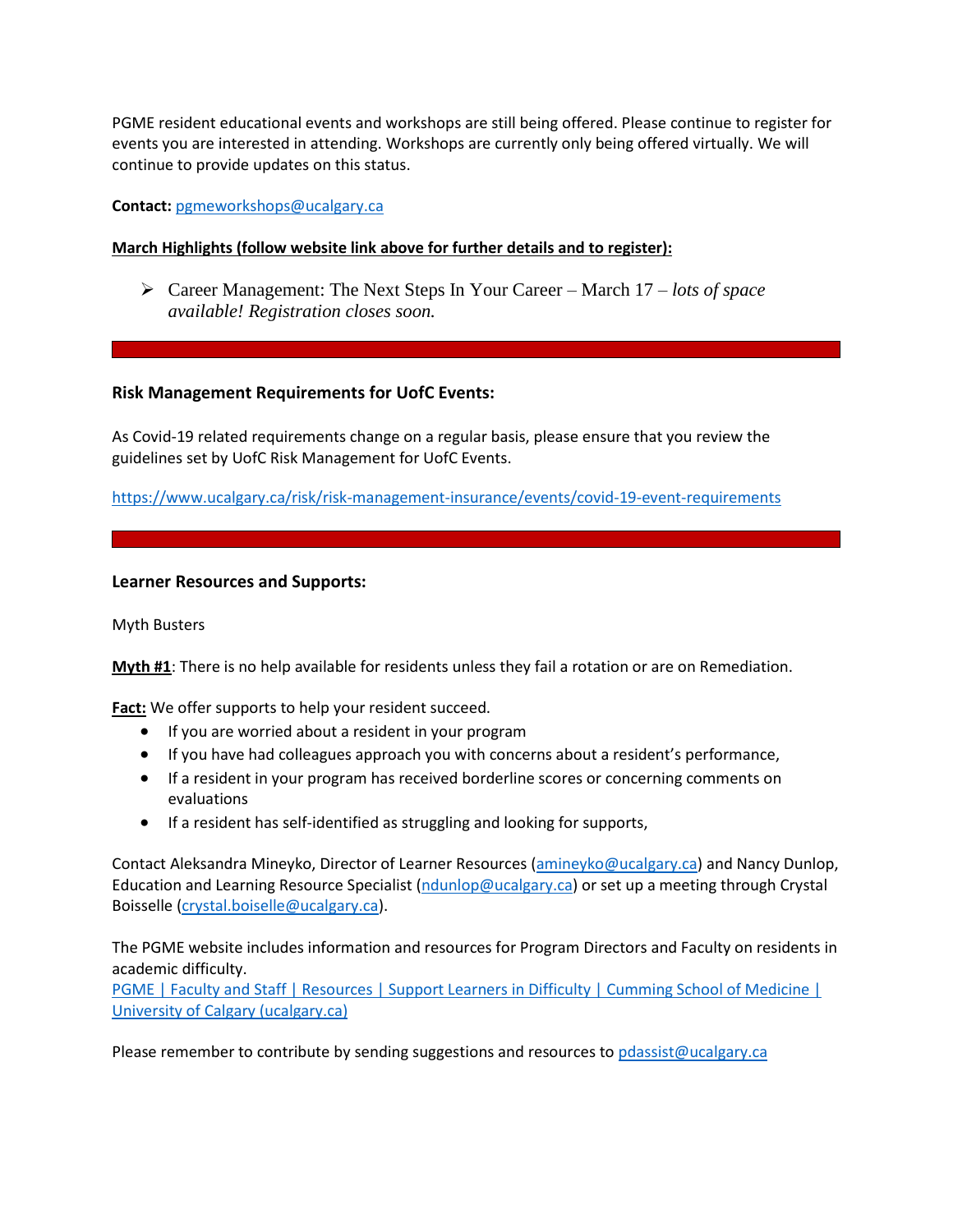

Postgraduate Medical Education

#### **LASAC: Learner Academic Supports and Assessment Committee**

LASAC meets monthly to review and provide suggestions on Remediation and Probation Plans. If you are developing a Remediation or Probation Plan, please be aware of the meeting dates. All plans are reviewed prior to implementation. Meeting dates are availabl[e here.](https://cumming.ucalgary.ca/sites/default/files/teams/6/ToR/learner-academic-support-meeting-dates-pgme-2021-2022-v1.pdf)

#### **Twitter Account – Conversations and Tips on Learning Resources – Follow!**

Follow Dr. Aleks Mineyko on Twitter for conversations and tips on Learning Resources @aleksmineyko

#### **Black Physicians Association of Alberta (BPAA):**

Dr. Kannin Osei-Tutu, on behalf of the Black Physicians Association of Alberta (BPAA), would like to highlight the work of the BPAA. Below is a link to a slide deck that summarizes the great work this association has been involved with locally and across the province.

[https://cumming.ucalgary.ca/sites/default/files/teams/19/Black-Physicians-of-Alberta-BCP%202021-](https://cumming.ucalgary.ca/sites/default/files/teams/19/Black-Physicians-of-Alberta-BCP%202021-KOT-2022-02-15.pdf) [KOT-2022-02-15.pdf](https://cumming.ucalgary.ca/sites/default/files/teams/19/Black-Physicians-of-Alberta-BCP%202021-KOT-2022-02-15.pdf)

#### **Resident Research Travel Grant Application Deadline:**

Just a reminder – the deadline for accepting Resident *RESEARCH* Travel Grant applications for conferences scheduled from March 1 – May 30, 2022 is **March** 1**5 th, 2022.** Completed applications should be submitted electronically to Jan Rose at [jan.rose@ucalgary.ca.](mailto:jan.rose@ucalgary.ca) Please note that due to the Work From Home mandate, paper applications cannot be accepted at this time.

Once again, to address the concern that residents may not have received notification that their abstracts have been accepted for presentation, Travel Grant applications will be accepted without the confirmation. Final approval however will be contingent on confirmation that the abstract has been accepted for presentation. Applications with other missing components (Program Director or Research Supervisor signature, etc.) will also be accepted however all requirements must be met prior to approval. *All applications must still be submitted by the deadline.*

The travel grant application and a list of successful Research Travel Grant recipients and their abstracts awarded for 2021-22 fiscal year has been posted on the PGME website at the link below:

Resident Research Grant Application: [https://cumming.ucalgary.ca/pgme/faculty-and-staff/awards](https://cumming.ucalgary.ca/pgme/faculty-and-staff/awards-and-grants/grants/resident-research-travel-grants)[and-grants/grants/resident-research-travel-grants](https://cumming.ucalgary.ca/pgme/faculty-and-staff/awards-and-grants/grants/resident-research-travel-grants)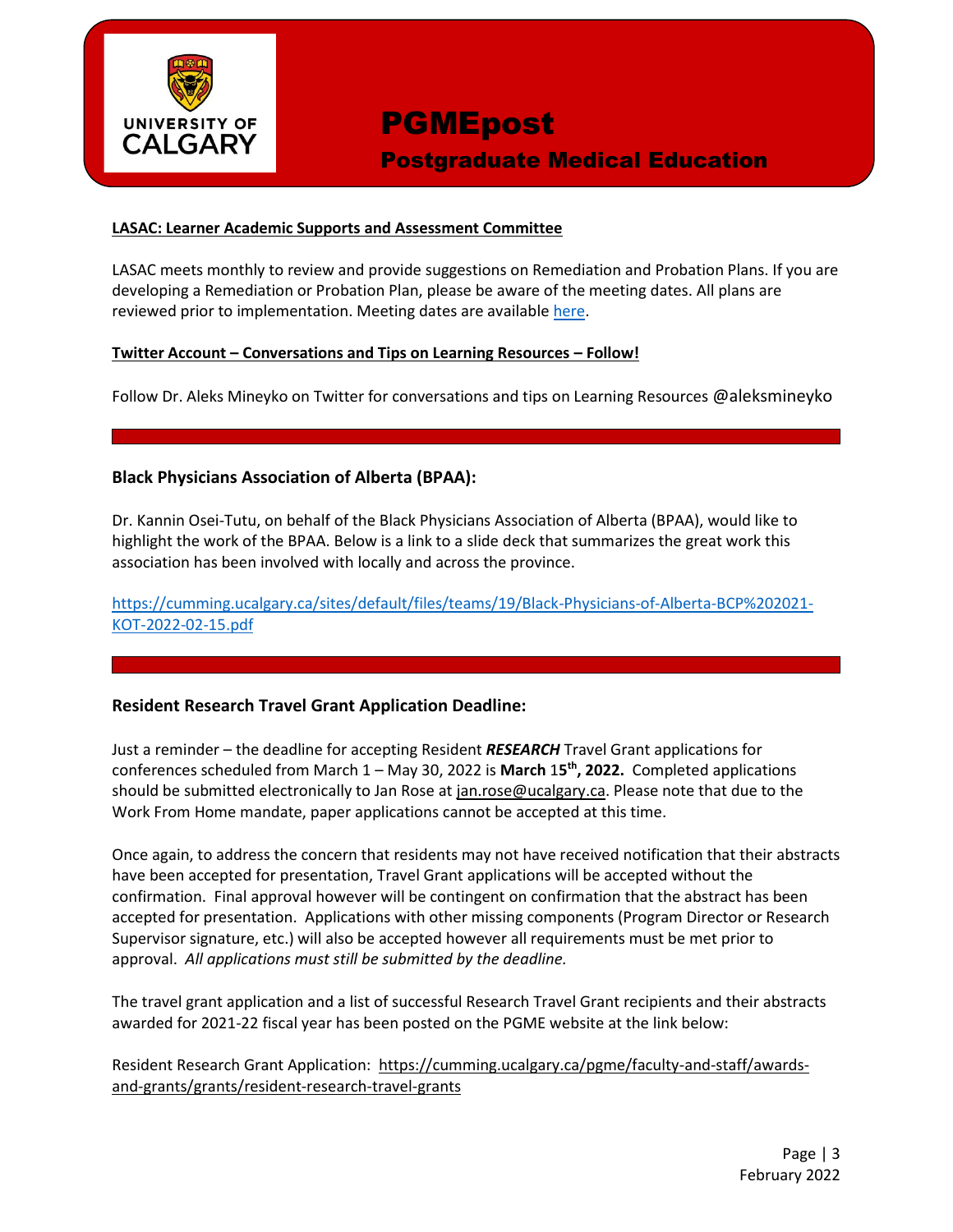Award winners: [https://cumming.ucalgary.ca/pgme/faculty-and-staff/awards-and-grants/grants/grant](https://cumming.ucalgary.ca/pgme/faculty-and-staff/awards-and-grants/grants/grant-recipients)**[recipients](https://cumming.ucalgary.ca/pgme/faculty-and-staff/awards-and-grants/grants/grant-recipients)** 

#### **Resident Leadership Travel Grant Application Deadline:**

Just a reminder – the deadline for accepting Resident **LEADERSHIP** Travel Grant applications for events scheduled from March 1 – May 30, 2022 is **March** 1**5 th, 2022**. Completed applications should be submitted electronically to Jan Rose at [jan.rose@ucalgary.ca.](mailto:jan.rose@ucalgary.ca) Please note that due to the Work From Home mandate, paper applications cannot be accepted at this time.

A limited amount of funding is available to facilitate and support resident leadership development opportunities. PGME recognizes that participation in conferences, seminars and meetings which encourage trainees to cultivate and demonstrate this aptitude is beneficial for achieving academic success and realizing career goals. Applications with missing components (Program Director, etc.) will be accepted however all requirements must be met prior to approval. *All applications must still be submitted by the deadline.*

The travel grant application and a list of successful Leadership Travel Grant recipients awarded for the 2021-22 fiscal year has been posted on the PGME website at the link below:

Resident Leadership Grant Application: [https://cumming.ucalgary.ca/pgme/faculty-and-staff/awards](https://cumming.ucalgary.ca/pgme/faculty-and-staff/awards-and-grants/grants/resident-leadership-travel-grants)[and-grants/grants/resident-leadership-travel-grants](https://cumming.ucalgary.ca/pgme/faculty-and-staff/awards-and-grants/grants/resident-leadership-travel-grants)

Award Winners: [https://cumming.ucalgary.ca/pgme/faculty-and-staff/awards-and-grants/grants/grant](https://cumming.ucalgary.ca/pgme/faculty-and-staff/awards-and-grants/grants/grant-recipients)[recipients](https://cumming.ucalgary.ca/pgme/faculty-and-staff/awards-and-grants/grants/grant-recipients)

#### **CSM Office of Professionalism, Equity and Diversity News:**

*The Office of Professionalism, Equity and Diversity (OPED) receives notifications of upcoming events and activities related to equity, diversity, inclusion and wellness from external and internal organizations.* 

#### **Upcoming EDI-related events, webinars, and conferences:**

- **Mar. 1, 12:15pm MT**: The University of Lethbridge is offering an online seminar on **Trauma – from discrimination to dis-ease and disease**. The session will discuss discrimination as a social determinant of Health that causes trauma, and the ways of prevention and recovery. Information and Zoom link [here](https://www.ulethbridge.ca/notice/notices/trauma-%E2%80%93-discrimination-dis-ease-and-disease#.YgaQGt_MLIU)
- **Mar. 2, 10:00 – 11:00am MT**: The next Mount Sinai Chats for Change is on **Critical Race Theory** (CRT). This webinar will explain CRT and explore its intersection with individual and institutional efforts to undermine anti-racism. Details and registration [here](https://changenow.icahn.mssm.edu/national-chats-for-change/)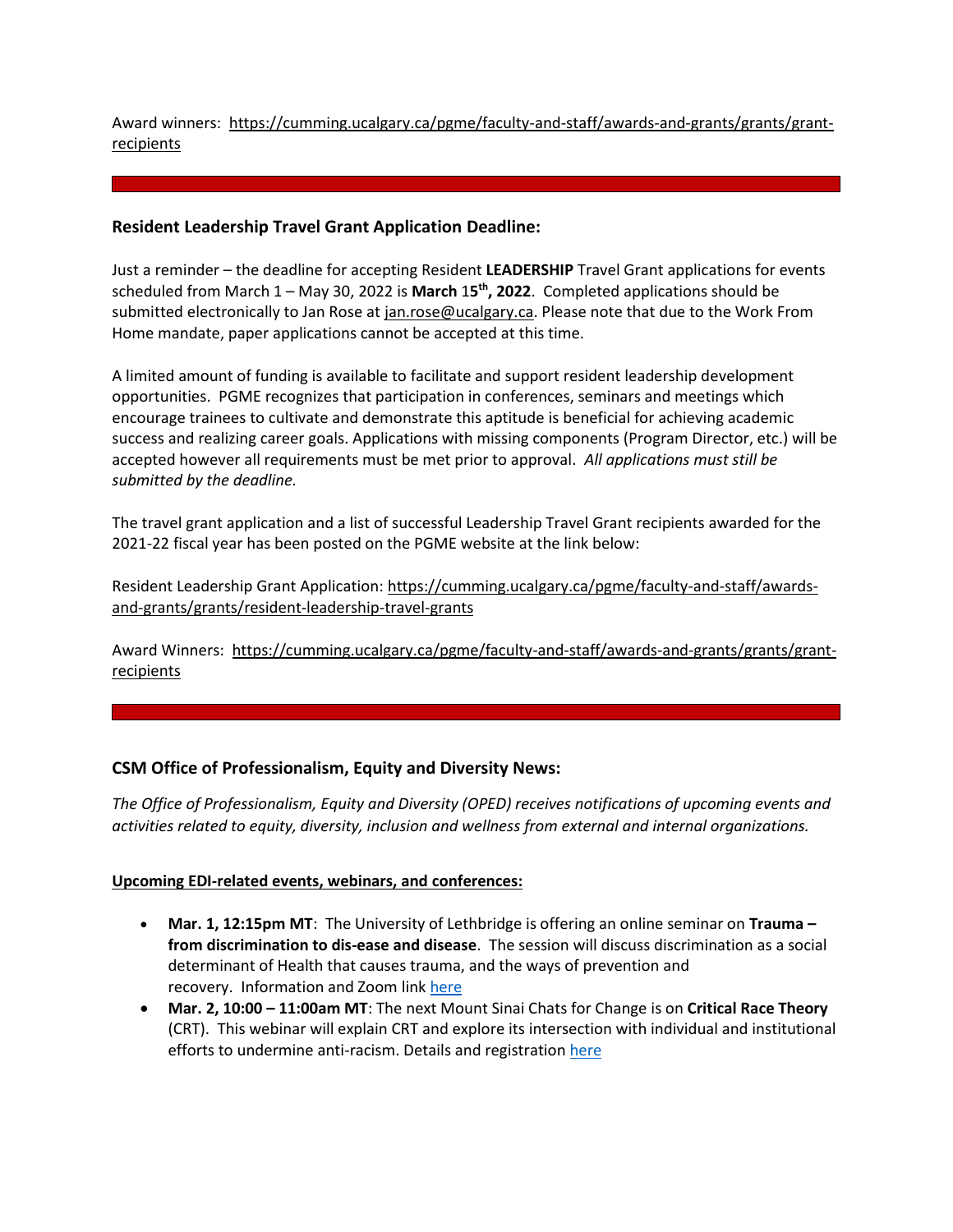

### Postgraduate Medical Education

- **Mar. 3, 4:30 – 6:00pm MT**: Join UCalgary's Faculty of Arts in an online webinar on **Black Excellence in the Time of EDI: Celebration or Tokenism**, discussing what achieving excellence means when the goal of excellence is hindered by oppression. Details and registration [here](https://events.ucalgary.ca/arts/#!view/event/event_id/398380)
- **Mar. 7, 12:00 – 1:30pm MT**: Join a free webinar on **Indigenous Research Methods**, hosted by the Indigenous Primary Health Care & Policy Research Network in Alberta. Dr Shawn Wilson, renowned author of *Research is Ceremony*, discusses bridging understanding between traditional Indigenous knowledges and western academia. Details and registratio[n here](https://www.eventbrite.com/e/webinar-on-indigenous-research-methods-by-dr-shawn-wilson-tickets-208248375497)
- **Mar. 8, 12:00 1:30pm**: The University of Calgary marks International Women's Day with a free webinar on **Gender Justice at the Intersections**. The session will examine persistent gender gaps and collective actions needed to #BreakTheBias and effect sustainable change. Information and registratio[n here](https://go.ucalgary.ca/2022-03-17_RegistrationPage.html)
- **Mar. 24-26**: The **LGBTQ+ Health Care Conference**, offered by Indiana University, is a three-day virtual event designed for healthcare professionals, learners, researchers, patients, community organizations and interested community members who seek to understand the unique health considerations and barriers to health care in the LGBTQ+ population. Free registration for learners. Details [here](https://medicine.iu.edu/about/diversity/programs/lgbtq-conference)
- **Mar. 17, 10:30 – 11:45 am MT**: CSM educators are invited to join a free online workshop on **Equity, Diversity and Inclusion in Health Professions Education: Identity, Intersectionality, and Praxis**, presented by the Taylor Institute for Teaching & Learning. Details and registration [here](https://taylorinstitute.ucalgary.ca/workshop-series/equity-diversity-inclusion)
- **Mar. 31-Apr. 1**: The UBC Centre for Health Services & Policy Research is hosting the 34th Annual **Health Policy Conference: Medicare at a Crossroads: Myths & Realities 50 Years In**, including a presentation by Dr. Pamela Roach of CSM. Details for this virtual and in-person event [here](https://chspr.ubc.ca/conference/)
- **Apr. 21 – 23**: The 10th annual **LGBT Health Workforce Conference** is taking place both in person in NYC and virtually. The conference provides an overview of up-to-date practices (climate, educational, research, and clinical) in preparing the health care workforce to address the health concerns and disparities of lesbian, gay, bisexual, and transgender (LGBT) communities. Details and registratio[n here](http://bngap.org/lgbthwfconf/)
- **June 2-4**: The **Canadian Women in Medicine (CWIM) Conference** takes place in-person in Victoria, BC and virtually. Conference details and registratio[n here.](https://www.conference.cwimgather.com/) Attendees of the CWIM Conference can also register for the **Equity in Medicine Conference (June 2, 9:30am – 1:15pm MT)**. This year's theme is Equity, Diversity and Inclusion: from Awareness to Action! Details [here](https://www.conference.cwimgather.com/equity-in-medicine-conference)

#### **Calls for Journal Submissions and Conference Proposals:**

 The open access journal, **Societies**, has a call for papers for a special issue exploring the many facets of ableism and ability-based disablism and enablism. The CFP accepts three types of submissions: empirical data, reviews and theoretical/conceptual papers. Deadline for submission is April 1, 2022. Details [here](https://www.mdpi.com/journal/societies/special_issues/Ableism_Disablism)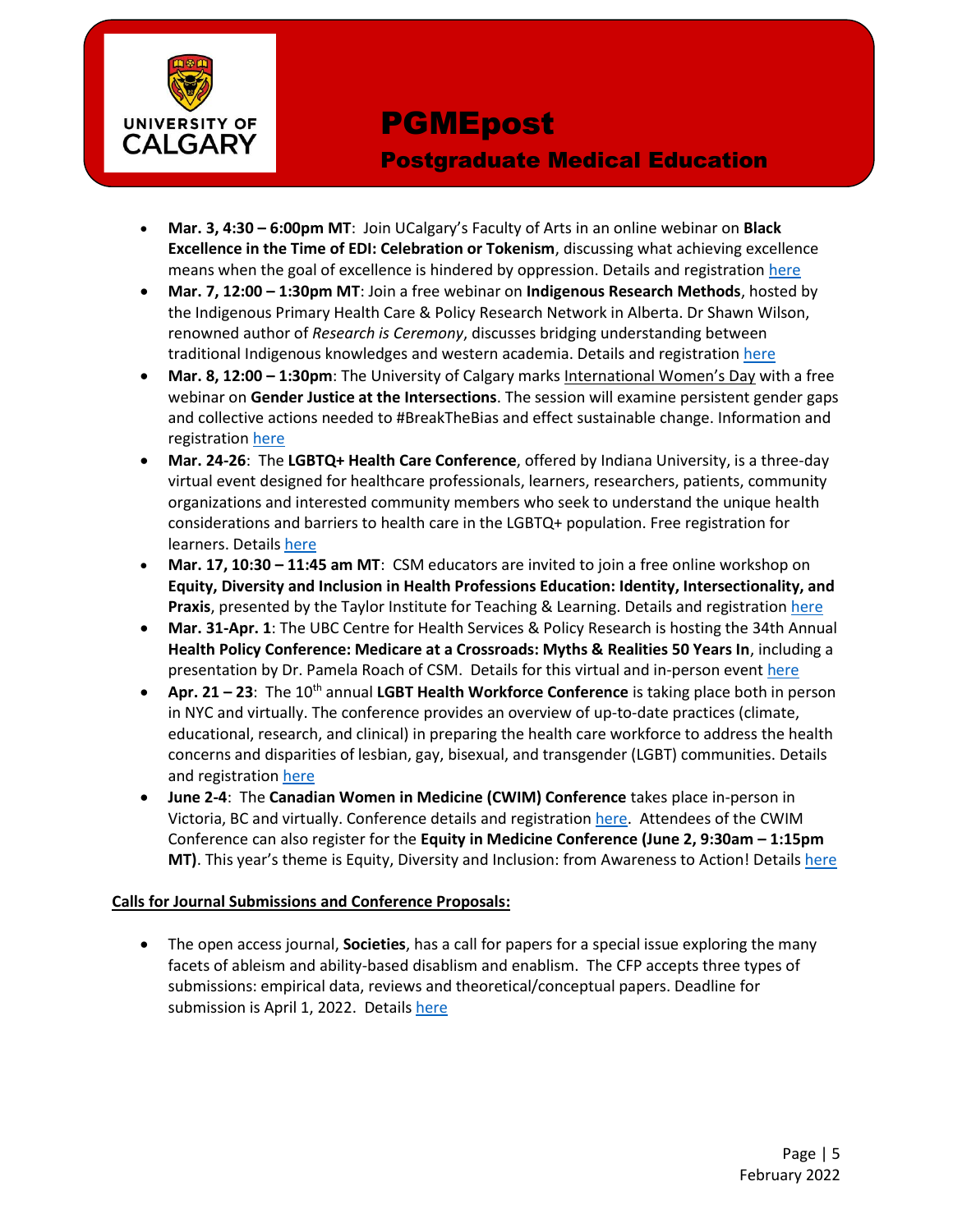#### **Recordings of recent webinars, podcasts and presentations:**

- Dr. Gabriel Fabreau is interviewed by Alberta Doctors' Digest on about some of the **socioeconomic determinants of health** among immigrants, refugees, temporary foreign workers and other racialized communities on thi[s podcast](https://add.albertadoctors.org/issues/january-february-2022/socioeconomic-determinants-health-racialized-communities/)
- Dr. Justin Bullock recently provided a thought-provoking Grand Rounds presentation at UCSF on **Why N=1 Matters for Equity in Medical Education**. His presentation discusses intersecting social forces which disproportionally impact racialized individuals in medicine as well as provides tools to pre-empt microaggressions. Watch it [here](https://www.youtube.com/watch?v=mY4EVKI7x-c&t=10s)
- A recording of the recent Courageous Conversations, a series of thought-provoking webinars hosted by UCalgary's Office of Equity, Diversity and Inclusion, is now available. The session discussed **Black & Minority Ethnic Experiences in Higher Education: Social Justice, Inclusion & White Privilege** and was presented by Dr. Kalwant Bhopal from the University of Birmingham, UK. Watch i[t here](https://www.youtube.com/watch?v=l0rCMbl8aOA)
- Health Affairs presents a recording of an interview on Racism & Health In US Medicine, with Harriet A. Washington discussing the history of racism in medicine and research. Available for viewing [here](https://www.youtube.com/watch?v=YVPFUlRAgUU)
- Dr. Cheryl Barnabe discusses a study she has co-authored and published in th[e Canadian](https://www.cmaj.ca/content/194/2/E37)  [Medical Association Journal](https://www.cmaj.ca/content/194/2/E37) that shows evidence of widespread discrimination against Indigenous patients in Alberta hospital emergency departments. Data collected from 11 million emergency room visits between 2012 and 2017 found that emergency room staff consistently rated First Nations people as less urgent than non-Indigenous patients. Listen [here](https://arthritisathome.jointhealth.org/?p=3087)
- The Canadian Society of Physician Leaders podcast series, **Leading the Way,** includes interviews with medical leaders on a variety of topics, most recently with Dr. Jane Lemaire on physician wellness**.** Other topics advocacy, allyship, integrating Indigenous perspectives into medical education, and bias within the healthcare system. Podcast series available [here](https://leading-the-way.simplecast.com/)

#### **Resources:**

- **Two-Spirit Dry Lab** (2SDL) is Turtle Island's first research group/lab that focuses exclusively on Two-Spirit people, communities, and experiences. The 2SDL is a collaborative of Indigenous and settler researchers and community leaders engaged in research at the intersections of Indigeneity, gender, sexual orientation, and geography. Check out the news, projects and resources [here](http://twospiritdrylab.ca/projects/)
- The February 2022 issue of **Health Affairs journal focusing on racism and health** is now [available.](https://www.healthaffairs.org/toc/hlthaff/41/2) Open access articles include: *Beyond Research-Taking Action Against Racism*; *Systemic And Structural Racism: Definitions, Examples, Health Damages, and Approaches To Dismantling*; and *Improving The Measurement Of Structural Racism To Achieve Antiracist Health Policy.*
- **Stop Race Based Hate** is a Canadian anti-racism resource designed to build a more anti-racist community. Check it ou[t here](https://stopracebasedhate.ca/)
- The Canadian Reconciliation Barometer has released its first report to measure progress towards reconciliation. The report summarizes responses from both Indigenous and non-Indigenous people in Canada on 13 indicators of reconciliation. Check it ou[t here.](https://reconciliationbarometer.ca/what-we-have-learned/)

*For more information about the OPED, visit:* [cumming.ucalgary.ca/office/professionalism-equity](https://cumming.ucalgary.ca/office/professionalism-equity-diversity)[diversity](https://cumming.ucalgary.ca/office/professionalism-equity-diversity)